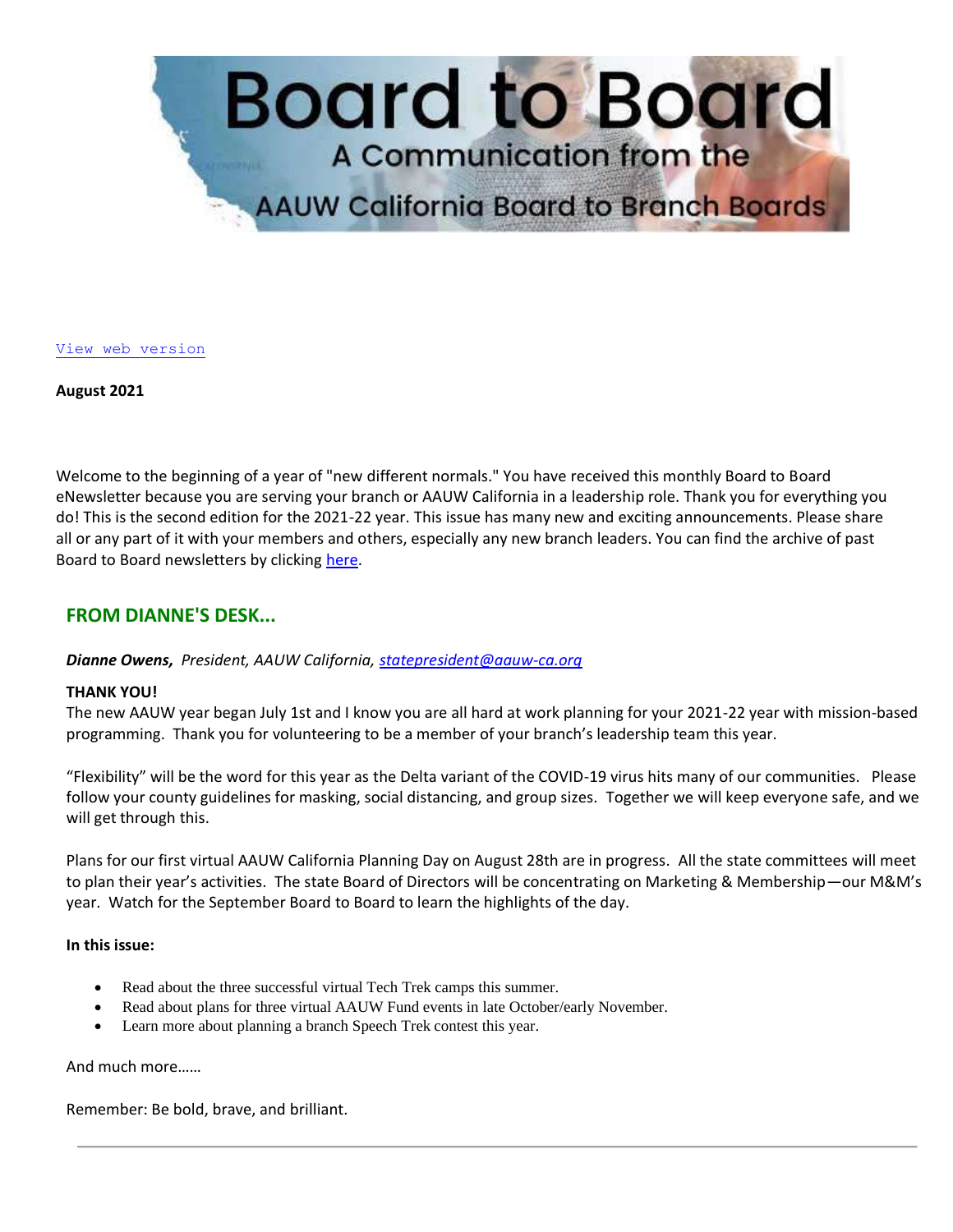## **AAUW FUND**

#### *Lynne Batchelor***,** *Secretary***,** *AAUW Fund Committee Chair, [aauwfund@aauw-ca.org](mailto:aauwfund@aauw-ca.org)*

#### **SAVE THE DATES FOR MEETING OUR FUND AWARDEES**

It is that time of year we all look forward to—meeting our fellows. Hearing from our awardees is such an inspiration and the personification of our mission. This year we are again giving you the opportunity to meet all of our awardees virtually. California has 37 scholars studying here this year. In order to give each of these women an adequate amount of time to speak, we are scheduling three events this year. You are welcome to register and attend all three events. Details will follow in the September B2B, so for now save the dates: Saturday, October 23rd, Saturday, October 30th, and Sunday, November 7th each from 10 a.m. to noon. See you then!

**What I need to know:** The dates have been announced for virtually meeting the 37 Fund awardees.

**What I need to do:** Add the dates to your branch calendar and watch for more details.

**Should I include this in my branch newsletter?** Yes, many members enjoy this opportunity.

#### **BRANCH AND MEMBERSHIP ASSISTANCE**

#### *Carol Holzgrafe, Director, [branch@aauw-ca.org](mailto:branch@aauw-ca.org)*

### **5-STAR RETURNS – BRINGING OPPORTUNITIES FOR YOUR BRANCH – PLUS MORE**

This national program, back for the 2021-22 season, will help your branch reflect AAUW's mission of advancing gender equity for women and girls (isn't this why we joined?) and boost member enthusiasm as well as help focus branch planning. Click [here](https://bor.aauw-ca.org/sendy/l/YlrJ763AeyF892b51vFm0EptRw/PYyfQiKtJwQjsEzQ8YiG9g/dUz0LM42x9DZBwdO1z1TTA) to find specific details.

These are some areas in which you can earn one to five stars, help AAUW California earn its stars, and boost member and board participation (really):

- Programs You can work with other branches to offer DEI (Diversity, Equity, Inclusion) programs, connecting with [National's strategic plan](https://bor.aauw-ca.org/sendy/l/YlrJ763AeyF892b51vFm0EptRw/tN3jGluunVYw81kILByXQA/dUz0LM42x9DZBwdO1z1TTA) (such programs might entice new members)! Clic[k here](https://bor.aauw-ca.org/sendy/l/YlrJ763AeyF892b51vFm0EptRw/JxsGiJouA0cOJ7FKnsOdUA/dUz0LM42x9DZBwdO1z1TTA) to find the DEI Toolkit[.](https://bor.aauw-ca.org/sendy/l/YlrJ763AeyF892b51vFm0EptRw/JxsGiJouA0cOJ7FKnsOdUA/dUz0LM42x9DZBwdO1z1TTA)
- Advancement This entry concerns member retention, the Legacy Circle, and fundraising for the Greatest Need Fund to help celebrate AAUW's 140th anniversary.
- Communications Do your branch's social media accounts reflect AAUW's logo branding and include three DEI postings? Branch logos are not yet available. We'll notify you when they are!

**What I need to know:** The national 5-Star recognition program is returning with a few changes. Long Beach Branch is hosting a Zoom webinar for working women.

**What I need to do:** Review the 5-Star requirements and use the tracking sheet to record your branch's accomplishments.

**Should I include this in my branch newsletter?** Yes, inform members of the webinar. Note the August 6th registration deadline.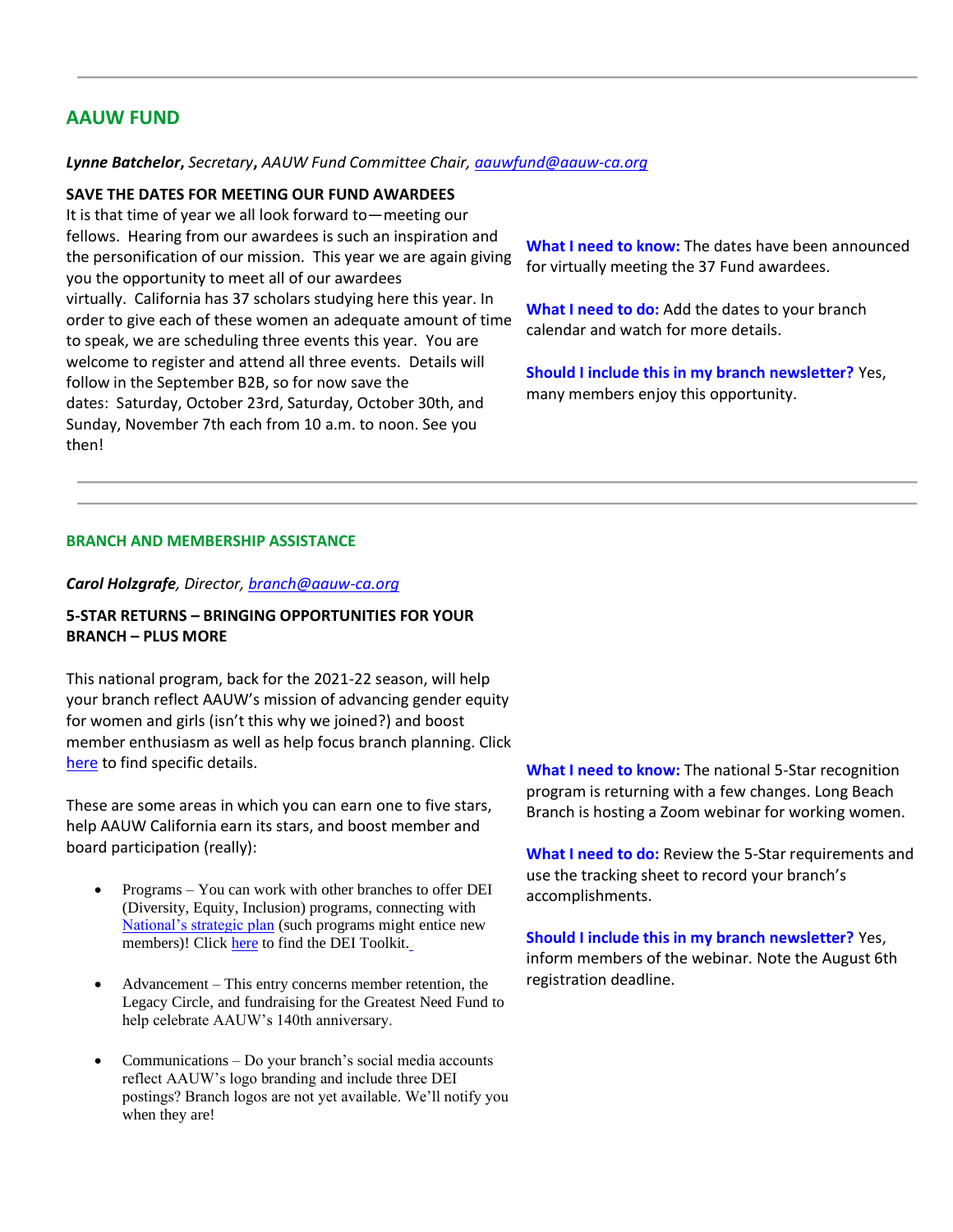- Public Policy Name a Public Policy chair and meet with a legislator or their staff. Try joining with another branch.
- Governance Have a plan for board succession for new leadership and fresh ideas; align branch strategic plan with National's.

To aid you in tracking your branch's accomplishments, you will find a spreadsheet, ready for your entries, on our website [HERE.](https://bor.aauw-ca.org/sendy/l/YlrJ763AeyF892b51vFm0EptRw/Abevaf892RVWffgktl892xpQgA/dUz0LM42x9DZBwdO1z1TTA) Scroll to the bottom of the page to download the spreadsheet.

## **Calling all working women!**

Using their Community Action Grant, the Long Beach Branch will hold a workshop for women 5 to 10 years into their careers called "Designing Your Life and Career" on Thursday, August 12th, 6 to 7:30 p.m. on Zoom. Click [here](https://bor.aauw-ca.org/sendy/l/YlrJ763AeyF892b51vFm0EptRw/OT6tl6UjD6kUCzJjVwclAw/dUz0LM42x9DZBwdO1z1TTA) for more details and to register by Friday, Aug. 6th.

Tell your working friends and relatives. Questions: [aauwlongbeach@gmail.com](mailto:aauwlongbeach@gmail.com)

Helpful Hint for August: If you can't find what you're looking for on the AAUW National site, an easy way to find items is to use Google. For example, put "aauw.org shop aauw" (or "aauw.org DEI toolkit" – or whatever) in the search box and click "go". Quite often it pops up.

Have a member or branch question? Send us a message.

## **COMMUNICATIONS**

*Tracey Clark, Director, Communications Committee Chair*, *[communications@aauw-ca.org](mailto:Communications@aauw-ca.org)*

## **WE'RE STILL LOOKING FOR COMMITTEE MEMBERS!**

If you've ever wondered what goes on at the state level, or if your talents match with our needs, or if you just plain want to learn something new, check out the open positions on our communications team! We are still looking for individuals with social media experience in LinkedIn, Instagram, Twitter, and/or Facebook to help AAUW California expand our reach and communicate our mission. There are other openings as well. Please take a look [here](https://bor.aauw-ca.org/sendy/l/YlrJ763AeyF892b51vFm0EptRw/Oof76351Z5TYdDR68MrY7kxQ/dUz0LM42x9DZBwdO1z1TTA) to learn more about the positions and this committee's responsibilities.

If you have any questions or want more information, please contact us a[t communications@aauw-ca.org.](mailto:Communications@aauw-ca.org)

**What I need to know:** There are open positions on the Communications Committee.

**What I need to do:** Check out the positions and the responsibilities.

**Should I include this in my branch newsletter?** Yes, our members have many talents just waiting to be tapped.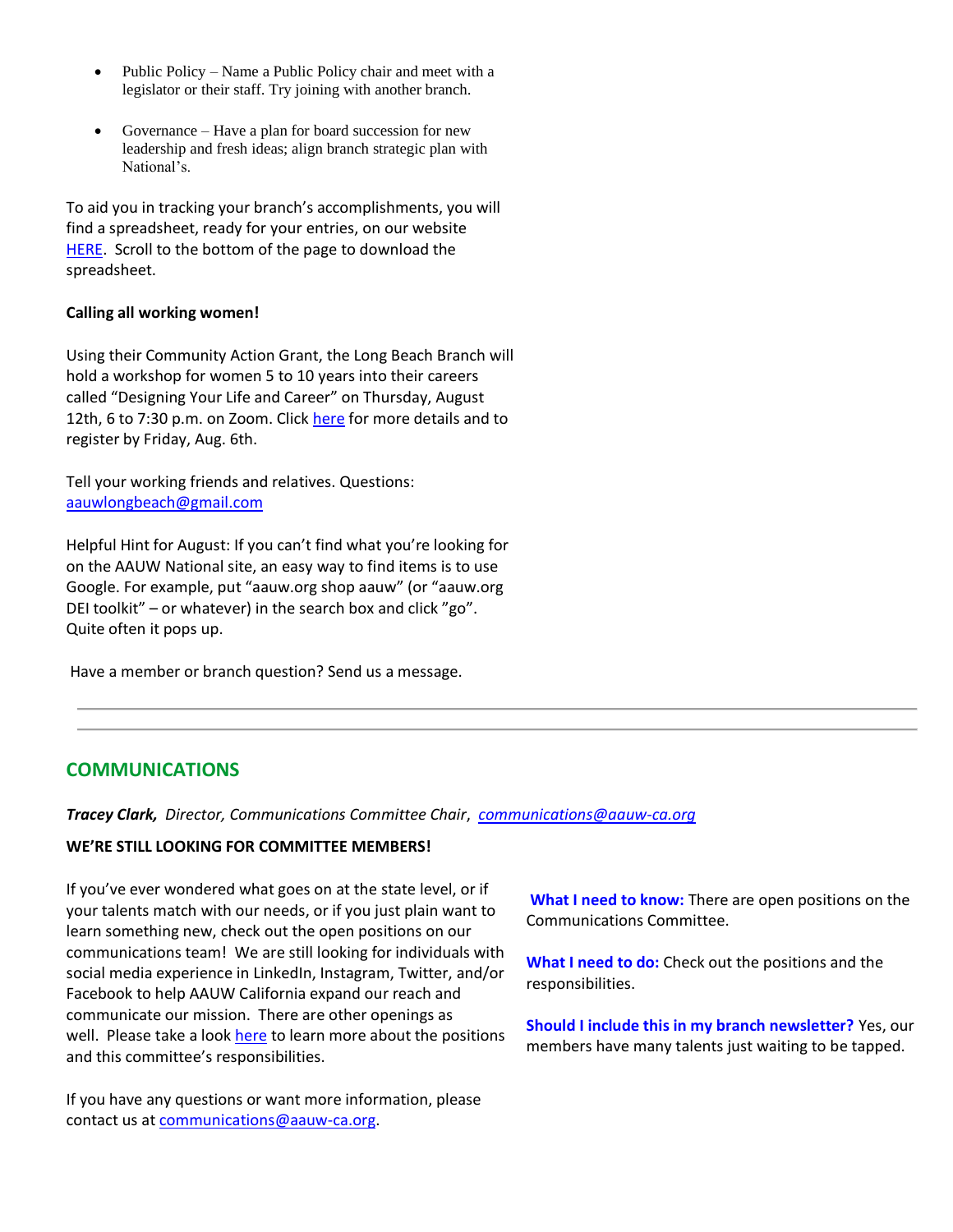We are beginning an exciting new year and hope to see YOU with us!

As always, if you have any issues finding information on the website, please contact the webteam at [webteam@aauw](mailto:webteam@aauw-ca.org)[ca.org.](mailto:webteam@aauw-ca.org)

## **DIVERSITY, EQUITY, & INCLUSION**

*Elaine Johnson, Director* and *Janice Lee*, *DEI Committee Co-Chairs [diversity@aauw-ca.org](mailto:diversity@aauw-ca.org)*

#### **WHAT ARE YOU TALKING ABOUT?**

Are you sure that you know what you are talking about when it comes to the definitions of diversity, equity, and inclusion? A great deal of time and effort has been put into creating a toolkit that has definitions of terms with additional resources to accompany them.

Clic[k here](https://bor.aauw-ca.org/sendy/l/YlrJ763AeyF892b51vFm0EptRw/72IUqY4892piO9pLq8a7638928GQ/dUz0LM42x9DZBwdO1z1TTA) to find the following categories which include the definition and additional resources:

Diversity Inclusion Equity Intersectionality Neurodiversity Unconscious bias Microaggressions Allyship

Consider using some of these resources for branch programs, interest groups, or community events. You can modify any of the slides.

**What I need to know:** It's important to understand the definitions of words currently associated with DEI activities.

**What I need to do:** Look at the national DEI toolkit for clear definitions and some program ideas.

**Should I include this in my branch newsletter?** Yes, members might find the definitions helpful.

## **FINANCE**

*Roli Wendorf, Chief Financial Officer, Finance Committee Chair, [cfo@aauw-ca.org](mailto:cfo@aauw-ca.org)*

#### **NEW BEGINNINGS**

A special welcome to all new finance officers as we start a new AAUW year. We have a number of resources available to help you. If you are wondering how to get started with managing your branch's accounts, check out the recording of our recent webinar, *How to be a Branch Treasurer* [here.](https://bor.aauw-ca.org/sendy/l/YlrJ763AeyF892b51vFm0EptRw/7yV8EkFkKzHG6EIHpaeCCg/dUz0LM42x9DZBwdO1z1TTA) You will find an accounting guide, templates, and Q&A from the webinar in addition to the video recording. The accounting guide covers the most frequently encountered tasks in a branch such as

**What I need to know:** Resources are available for new finance officers.

**What I need to do:** Encourage all new finance officers to take advantage of all the resources available to them on the California website.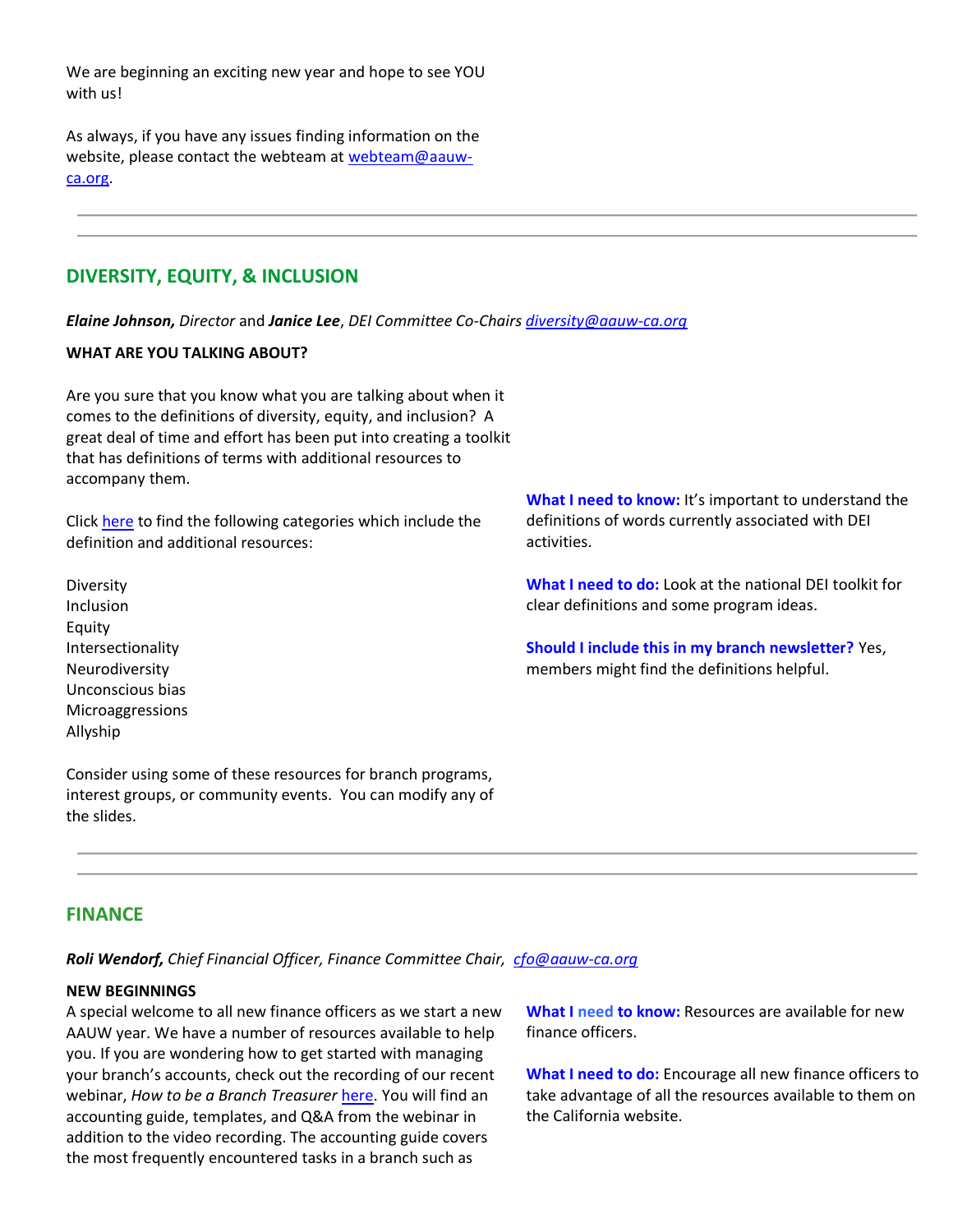processing membership dues, accounting for events and fundraisers, budgets, reports, and filing taxes. Additional resources are available in the Branch and IBC Finance section of the website [here.](https://bor.aauw-ca.org/sendy/l/YlrJ763AeyF892b51vFm0EptRw/892UuhgIVTqQjLg2HtFu763HDQ/dUz0LM42x9DZBwdO1z1TTA)

As we start into August, you have probably closed the books for the previous year. This is a good time to organize a financial review of your books for the past year. You could ask the treasurer of another branch to do this for you or create a small committee from your own branch. You can find some ideas for what to include in a review [here.](https://bor.aauw-ca.org/sendy/l/YlrJ763AeyF892b51vFm0EptRw/gTeZLQBu2530G9892vQqBtrw/dUz0LM42x9DZBwdO1z1TTA)

Looking ahead to this year, it is time to put an approved budget in place. Another task is to record the membership dues received between March 16th and June 30th as income rather than a liability. The [accounting guide](https://bor.aauw-ca.org/sendy/l/YlrJ763AeyF892b51vFm0EptRw/75RGMzAJtOAg7NExzQIZ9w/dUz0LM42x9DZBwdO1z1TTA) will help with these and other tasks.

Finally, you are always welcome to contact me for assistance at [cfo@aauw-ca.org.](mailto:cfo@aauw-ca.org) I look forward to working with all of you!

**Should I include this in my branch newsletter?** No, this is just for the branch leadership team.

## **MARKETING**

#### *Sandi Gabe, President-Elect, Marketing Project Manager***,** *[mkt--sm@aauw-ca.org](mailto:mkt--sm@aauw-ca.org)*

**2021-2022 is the year of M&M –** Marketing and Membership and we have a lot in store for you! The marketing team has expanded to four teams focused on different populations in an effort to customize our messages and offerings to more specific groups. In future B2B editions, you'll hear directly from each of the team leaders regarding their plans. The teams will be creating branch webinars and toolkits to help expand our reach into evolving communities. The teams include:

- Working Age Recruitment, led by Crystal Stebbins, will test a couple of programs to evaluate whether we can attract this population.
- Retirement Age Recruitment, led by Sharyn Siebert, will be enticing people getting ready to retire or recently retired to join our organization.
- University and Organizational Collaboration, led by Michelle Miller-Galaz and Donna Lilly, will combine efforts to engage other organizations and our College/University partners.
- Social Media led by Sandi Gabe will be fine-tuning our messages to appeal to and engage different audiences.

**What I need to know:** This year's focus on marketing and membership will be carried out through four workgroups targeting different populations.

**What I need to do:** Keep an eye out for webinars and toolkits produced by the marketing groups.

**Should I include this in my branch newsletter?** No, this information is for branch leaders only.

## **PUBLIC POLICY**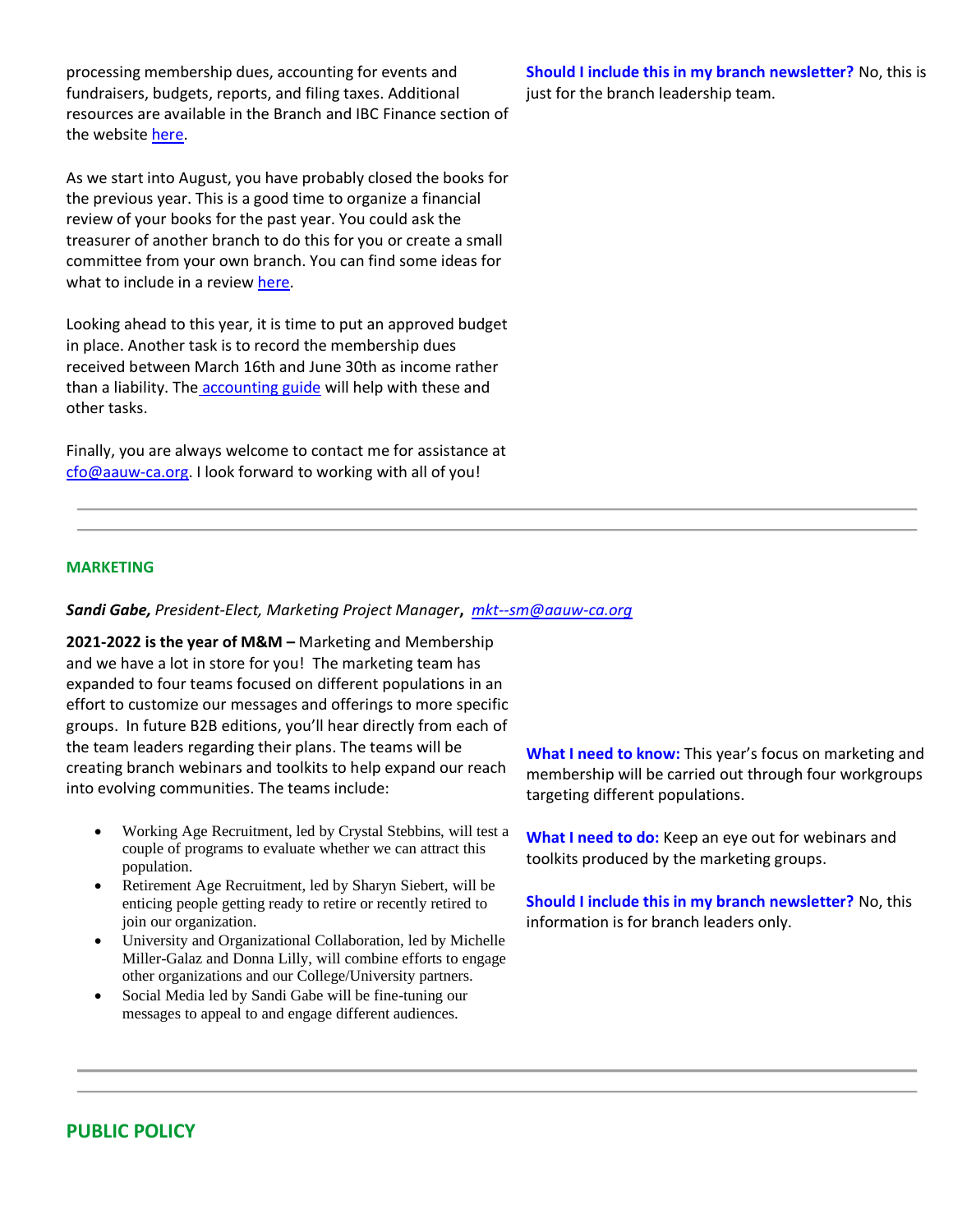#### *Kathleen Harper, Director, and Sue Miller, Public Policy Committee Co-Chairs, [publicpolicy@aauw-ca.org](mailto:PublicPolicy@aauw-ca.org)*

## **LEGISLATIVE UPDATE: LEGISLATURE IS CURRENTLY IN SUMMER RECESS**

- Key Dates: July 14th was the last day for Policy Committees (e.g Health, Education) to act. The Legislature's summer recess began July 16th and will reconvene on August 16th. August 27th is the last day for fiscal committees to meet and report bills.
- AB92- a bill related to preschool and childcare services and fees that we are co-sponsoring, is now in Senate Appropriations.
- Of our initial list of 39 bills on which AAUW California took positions or is watching, one has been signed by the Governor (re-hiring employees displaced by the pandemic) and 18 are still active.

#### **State Budget was Signed by Governor Newsom**

A one-time influx of federal funds plus unanticipated California tax revenue increases have enabled addressing some issues that will significantly improve child care and education.

#### The budget:

- Adds 200,000 more subsidized child care spaces, which would almost double the state's total supply.
- Increases the amount the state pays to child care providers for each subsidized child, (although the details have yet to be ironed out).
- Creates transitional kindergarten (TK) for all 4-year-olds.
- Extends the school year and school day for all low-income elementary students.
- Provides \$115 million to develop pathways for an associate degree in which students don't have to spend money on textbooks.
- Provides state-funded breakfast and lunches for all students, starting this fall.
- Invests \$2.8 billion to turn about a third of the state's 10,000 schools into community schools that provide health care, family services, and after-school programs through local partnerships.
- Provides \$4 billion for a mental health and behavior system that will provide screenings, counseling, and therapy from birth through age 25.

**What I need to know:** AAUW California is co-sponsoring or watching 39 bills. 18 are still active; one dealing with childcare and education has been signed.

**What I need to do:** Click [here](https://bor.aauw-ca.org/sendy/l/YlrJ763AeyF892b51vFm0EptRw/wyMUDU1ENjboc5892qkQ6CkQ/dUz0LM42x9DZBwdO1z1TTA) to see the more detailed list of active bills.

**Should I include this in my branch newsletter?** Yes, to keep members up to date on the progress of legislation that will improve the lives of women and girls in California.

.

#### **SPEECH TREK**

*Marlene Cain, Speech Trek, [speechtrek@aauw-ca.org](mailto:speechtrek@aauw-ca.org)*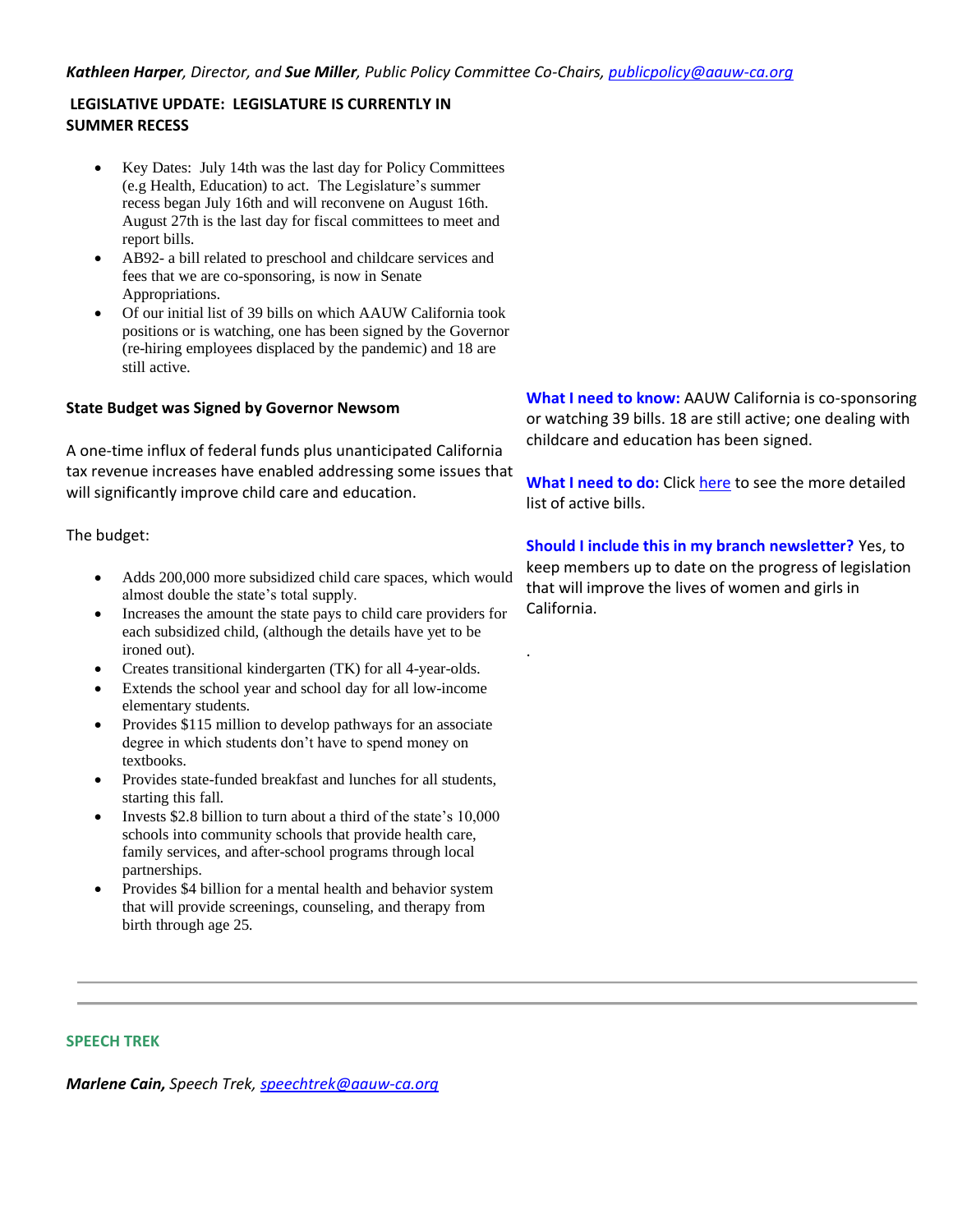### **2022 Speech Trek Topic**

"Has the United States lived up to its pledge of "liberty and justice for all?: Would requiring a class in diversity, equity, and inclusion in a high school setting help ensure liberty and justice for all?"

The 2022 Speech Trek topic is not only drawn from AAUW California public policy priorities but was born out of the national conversation:

Key things to know for 2022 effective August 2021:

- AAUW members may serve as judges at the branch contests (formerly not allowed).
- Speech Trek still strongly encourages branches to reach out and include community leaders/members to also serve as judges.
- If any potential judge has a conflict of interest-- e.g., knows or is acquainted with a contestant--then that potential judge must recuse themself from judging.
- The Branch Toolkit and the Student Toolkit will be posted soon on the AAUW California website.
- Memorandum of Understanding (MOU) for branches wishing to participate in Speech Trek deadline: Nov. 1, 2021
- The final candidate's videos will be presented at the virtual annual meeting, April 23, 2022.
- COVID update: local contests may be held live or virtual, depending on local rules/regulations.

Would requiring a class on diversity, equity, and inclusion help ensure liberty and justice for all?

## **Join the 2022 Speech Trek and find out!**

"You can mandate diversity, but you can't mandate inclusion. Inclusion is about behavior, relationships. You have to change hearts and minds."--Esi Minta-Jacobs, VP HR, AssetMark Financial Holdings, Concord, California.

**What I need to know:** The 2022 Speech Trek topic has been announced. Toolkits will be available soon for both in-person and virtual contests.

**What I need to do:** Consider holding a Speech Trek contest in your branch.

**Should I include this in my branch newsletter?** Yes, members may wish to help the branch run a contest.

## **TECH TREK**

*Susan Negrete, and Alice Hill, Tech Trek State Co-Coordinators, [techtrek@aauw-ca.org](mailto:techtrek@aauw-ca.org)*

**TECH TREK'S VIRTUAL SEASON SUCCESSFULLY CONCLUDED! Three Camps Served 2020 & 2021 Selected Campers** 600+ campers completed the program and 76 branches participated.

**So Many Heroes: Volunteer Support Was Incredible!**

**What I need to know:** The three Virtual Tech Trek camps ended successfully for over 600 inspired students thanks to the leadership team and scores of dedicated volunteers.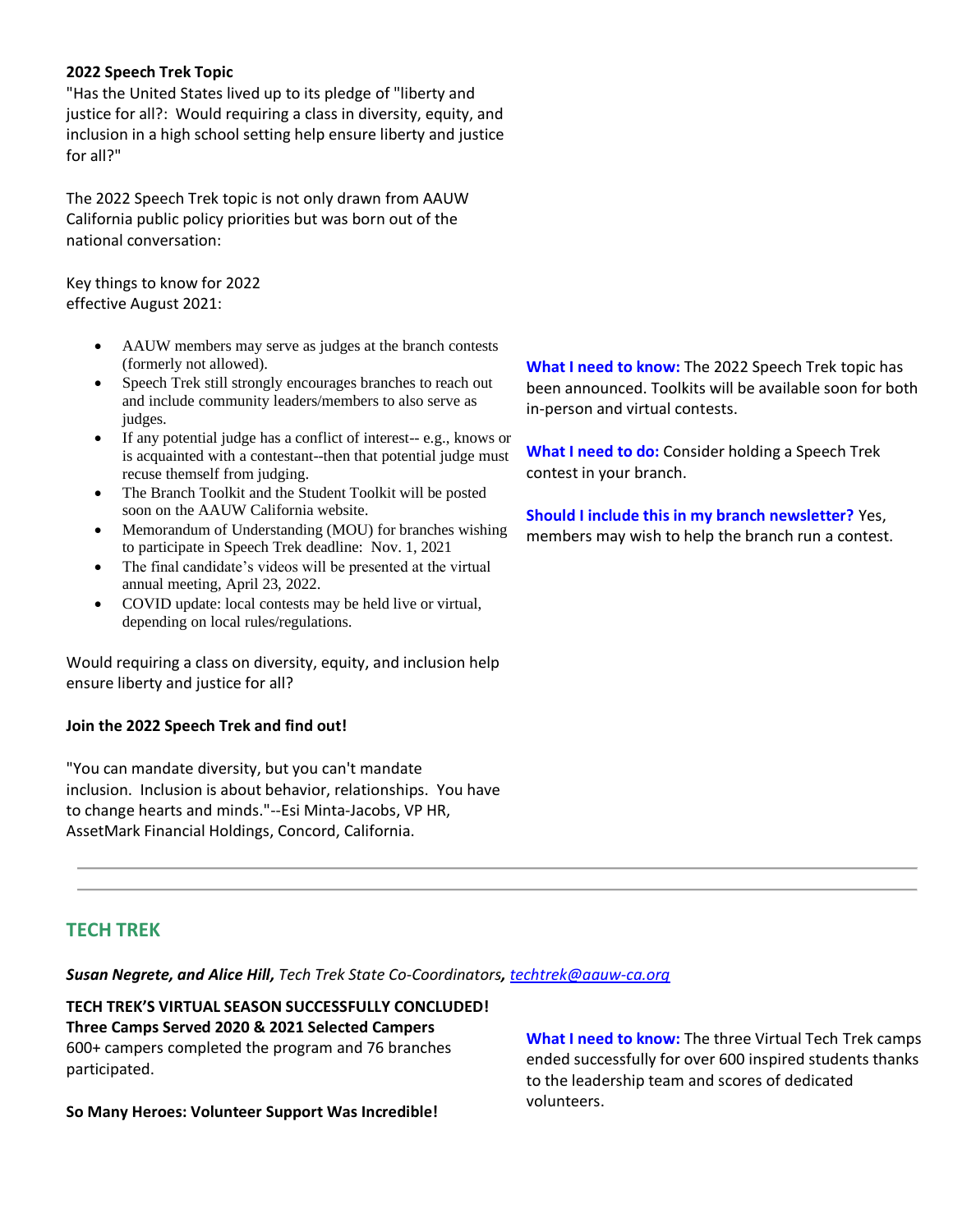#### **Many thanks to the 250+ branch** members and prior campers

who volunteered to be technical or social coaches, 'adults in the **What I need to do:** If your branch participated, watch for room', and logistics coordinators – the virtual camp season couldn't have happened without you!

#### **MixTapes Available for Branches**

Would you like a video of your campers' Showcase invention/hat presentation for an upcoming meeting? Contact Mary "Dr. Mimi" Isaac, Virtual Camp Director at [2021ttvirtualcamp@aauw-ca.org](mailto:2021ttvirtualcamp@aauw-ca.org)

#### **Camp Certificates**

Dr. Mimi will coordinate with branches regarding how certificates should be presented. She will send them to branches that want to present them to their campers at recognition events. Contact her for details: [2021ttvirtualcamp@aauw-ca.org](mailto:2021ttvirtualcamp@aauw-ca.org)

#### **Branch Virtual Camp Transfers**

Tech Trek Finance will complete camp transfers this month.

#### **Virtual Staff & Volunteer Stipends**

Vouchers will be submitted for payment this month.

#### **Qualcomm Partner Brings AAUW Virtual Camps to the Media**

Technology education publication THEJournal.com was impressed with the Qualcomm-AAUW partnership for the robotics core class and the Virtual Camp program design! Representatives visited the Camp #3 Showcase to view camper presentations and may interview participants.

#### **Virtual Camper & Counselor Quotes**

"I was so disappointed that I couldn't go to camp in  $2020 - I'm$ so happy I came to this camp!"

"I haven't had this much fun in forever!"

"Thanks for pulling me out of my pandemic bubble!"

"I wasn't into STEM before this camp, and I've learned so much that now I'll keep at it!"

"Like the title, the Inspiration Hour women were really inspiring!"

"It's been an honor to be here and so fun – thank you!"

## **Branch Coordinators, STEM & Tech Trek Teams:**

*Got post-camp 2021 Virtual Camp Director questions?* Contact Mary "Dr. Mimi" Isaac/2021 Virtual Camp Director: [2021ttvirtualcamp@aauw-ca.org](mailto:2021ttvirtualcamp@aauw-ca.org)

wrap-up information and consider showing your students' Showcase videos at a branch meeting.

# **Should I include this in my branch newsletter?** Yes,

members should know about this accomplishment!